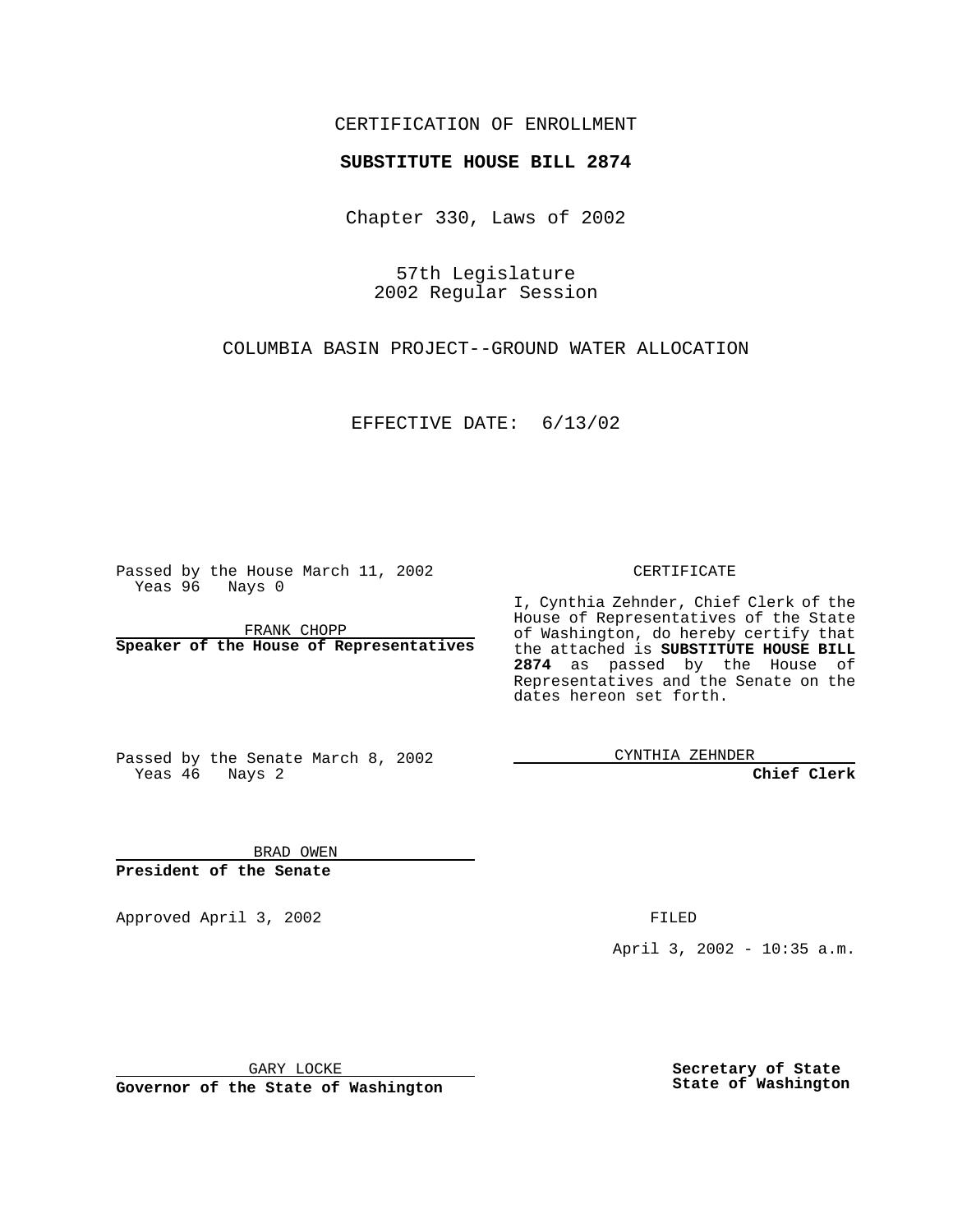## **SUBSTITUTE HOUSE BILL 2874** \_\_\_\_\_\_\_\_\_\_\_\_\_\_\_\_\_\_\_\_\_\_\_\_\_\_\_\_\_\_\_\_\_\_\_\_\_\_\_\_\_\_\_\_\_\_\_

\_\_\_\_\_\_\_\_\_\_\_\_\_\_\_\_\_\_\_\_\_\_\_\_\_\_\_\_\_\_\_\_\_\_\_\_\_\_\_\_\_\_\_\_\_\_\_

AS AMENDED BY THE SENATE

Passed Legislature - 2002 Regular Session

**State of Washington 57th Legislature 2002 Regular Session**

**By** House Committee on Agriculture & Ecology (originally sponsored by Representatives Schoesler and Grant)

Read first time 02/08/2002. Referred to Committee on .

 AN ACT Relating to agreements for allocation of ground waters that exist as a result of the Columbia basin project; adding new sections to chapter 89.12 RCW; and creating new sections.

BE IT ENACTED BY THE LEGISLATURE OF THE STATE OF WASHINGTON:

 NEW SECTION. **Sec. 1.** The legislature finds that delivery of Columbia basin project water through canals and its application to land through irrigation over approximately the past fifty years has dramatically affected ground water in the Pasco basin, located in western Franklin county, along the Columbia river and north of the city of Pasco. According to studies conducted by the United States geological survey, the volume of ground water has increased by about five million acre-feet. About eighty-five percent of this increase is the result of percolation following irrigation and seepage from the distribution system. Ground water levels have also risen as a result of reservoirs formed behind the dams on the Columbia and Snake rivers. As a result of drainage management, the system is reported to be at equilibrium. The studies provide the information needed to determine which ground water is a result of the project and which is naturally occurring. Potential problems associated with the raised ground water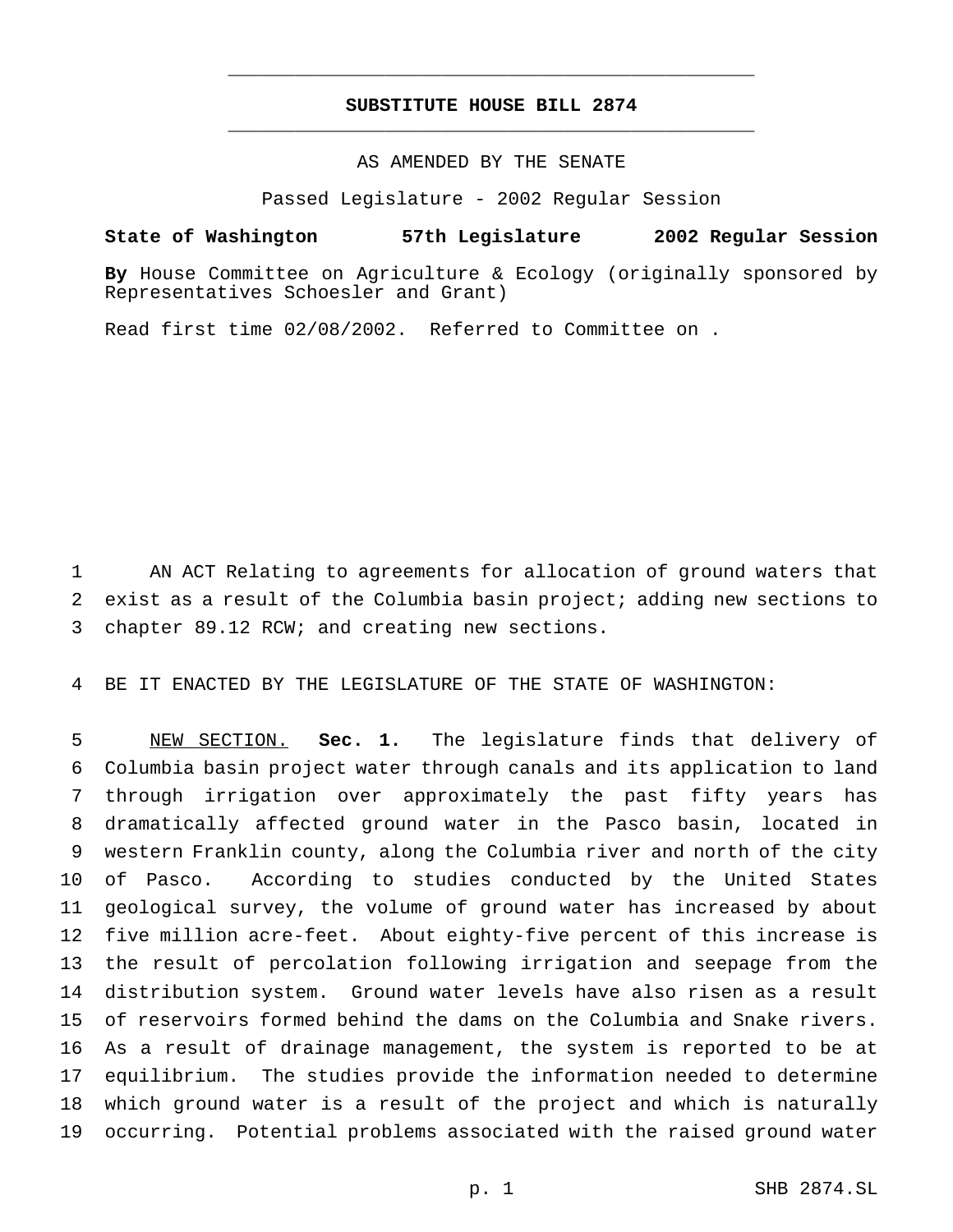levels include landslides and loss of arable land through ponding. Benefits include dilution of concentrations of nitrate and increase in volume of water potentially available for beneficial use over the naturally occurring volume otherwise available.

 NEW SECTION. **Sec. 2.** It is the intent of the legislature to grant authority to the department of ecology to enter into agreements with the United States for allocation of ground waters that exist as a result of the Columbia basin project, adopt rules for implementing the agreements and establishing priorities for processing applications, and accept funds for expenses incurred, consistent with applicable state and federal law. Inasmuch as rules adopted by the department will be significant legislative rules, the legislature intends to assure that it will be able to properly carry out its responsibility to both give direction and review the rules after their adoption by requiring periodic reports by the department.

 NEW SECTION. **Sec. 3.** A new section is added to chapter 89.12 RCW to read as follows:

 The department of ecology is authorized to enter into agreements with the United States for the allocation of ground waters that exist as a result of the Columbia basin project. The agreements and any allocation of water pursuant to the agreements must be consistent with authorized project purposes, federal and state reclamation laws, including federal rate requirements, and provisions of United States' repayment contracts pertaining to the project. The agreements must provide that the department grant an application to beneficially use such water only if the department determines that the application will not impair existing water rights or project operations or harm the public interest. Use of water allocated pursuant to the terms of the agreements must be contingent upon issuance of licenses by the United States to approved applicants. This section is not intended to alter or affect any ownership interest or rights in ground waters that are not allocated pursuant to the agreements. Before implementing any such agreements, the department, with the concurrence of the United States, shall adopt a rule setting forth the procedures for implementing the agreements and the priorities for processing of applications. The department is authorized to accept funds for administrative and staff